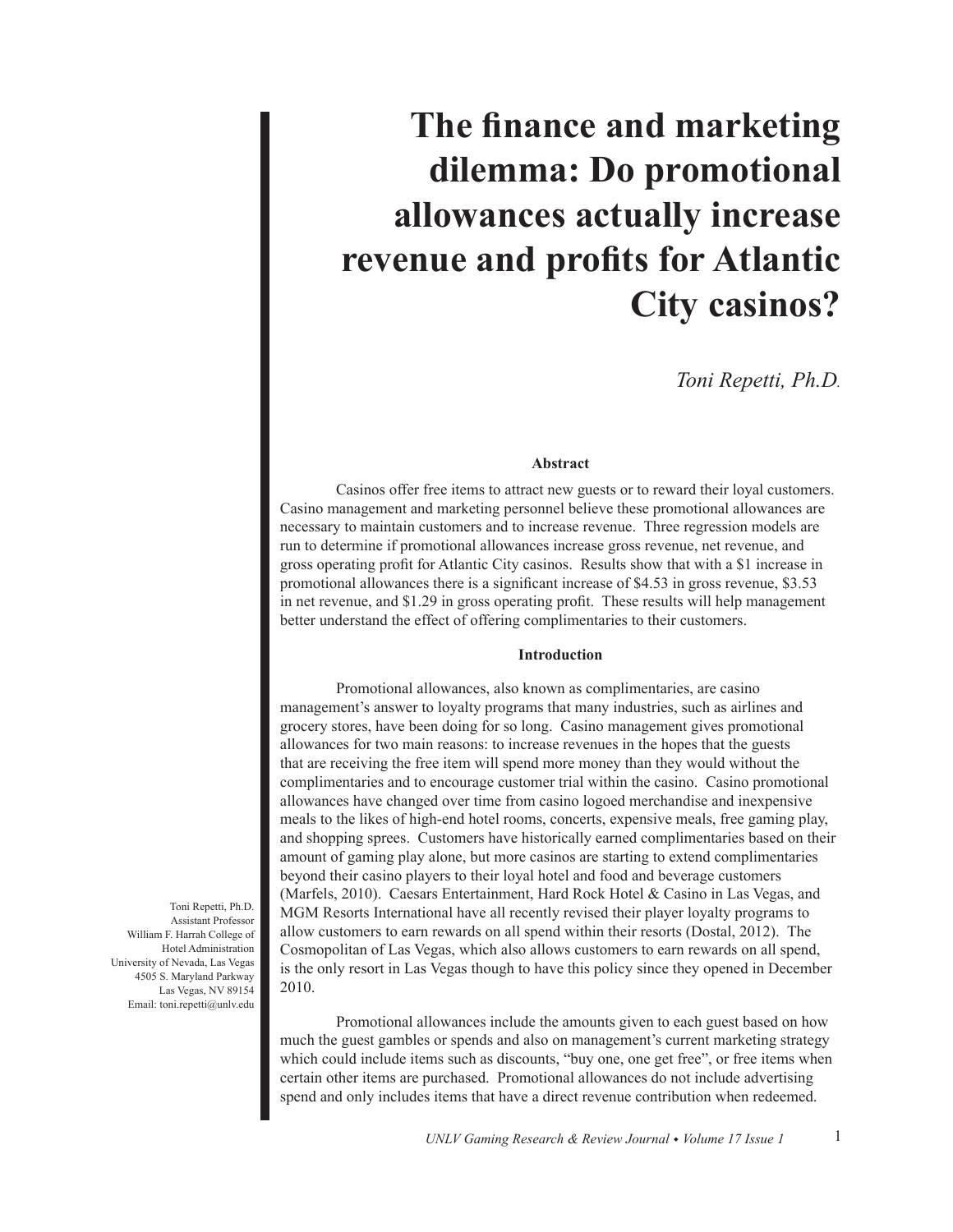The American Institute of Certified Public Accountants' accounting standards suggest that promotional allowances be booked one of two ways, at retail and included in gross revenue and backed out to achieve net revenue or not booked at all (2007). Under both scenarios net revenue is the same and an increase in promotional allowances increases gross revenue under the first scenario only. Atlantic City casinos use the first scenario, as do most casinos since this is the prevailing industry practice (Las Vegas Sands Corp, 2012).

Atlantic City casinos had a decrease in promotional allowances of \$15.6 million or 1.3% from 2010 to 2011, yet gross revenue decreased \$271.3 million, 5.7%, and net revenue decreased \$255.7 million or 7.2% (New Jersey Department of Law and Public Safety, Division of Gaming Enforcement, 2012). This shows that promotional allowances may not be increasing or maintaining revenue like management would hope since revenues are decreasing faster than complimentaries.

In 2010 management at Sands Las Vegas decided to drastically cuts complimentaries for many of their players expect for high-end gamblers (Stutz, 2011). They believe selling the rooms and food and beverage will be more profitable to the casino than giving them away and hoping to make additional gaming revenue off the customers who received the complimentaries (Stutz, 2011). Casino management has not stated if this is a successful decision or not. Las Vegas Sands is not the only company revising their promotional allowances although they are the most extreme. Caesars Entertainment has recently stopped giving free shows to their highest tier customers and customers must now use their points for these shows (LasVegasVegas.com, 2012). Points are awarded to customers based on how much they gamble or spend with each dollar spent equating to a certain number of points earned. These points can then be redeemed for various complimentaries based on a predetermined redemption level set by the casino (Lucas & Kilby, 2008).

The purpose of this study is to determine if promotional allowances increase gross revenue, net revenue, or gross operating profit for Atlantic City casinos. From an operational perspective this is rarely analyzed and the few academic studies that have been done are concerned with the effect on gross revenue and not net revenue or operating profit. Since there may be other expenses that increase with the increased complimentaries and corresponding gross revenue, increasing promotional allowances may not be the most effective way to increase operating profit even though revenues may be increasing. Results of this study will help determine if management is making the right decision in giving complimentaries. In addition, Atlantic City casino management will know the true benefit or cost of providing promotional allowances instead of just estimating what they believe is happening.

## **Literature Review**

There is little known research on the effect of overall promotional allowances in the gaming industry, although there is some research on specific promotions. There is also little research in other industries which may be attributed to the fact that other industries do not report complimentaries separately in public information, while gaming firms do as mentioned in the introduction. This literature review will start with some general promotion studies and then discuss the casino specific research.

Srinivasan, Pauwels, Hanssens, and Dekimpe (2004) study whether price promotions at supermarkets actually generate additional revenue and increase margins and find that promotions do not permanently affect volume. They do find that changes happen in the short run, but these changes disappear over time. Drèze, Nizel, and Vilcassim (2004) also study grocery stores and find that price promotions do persuade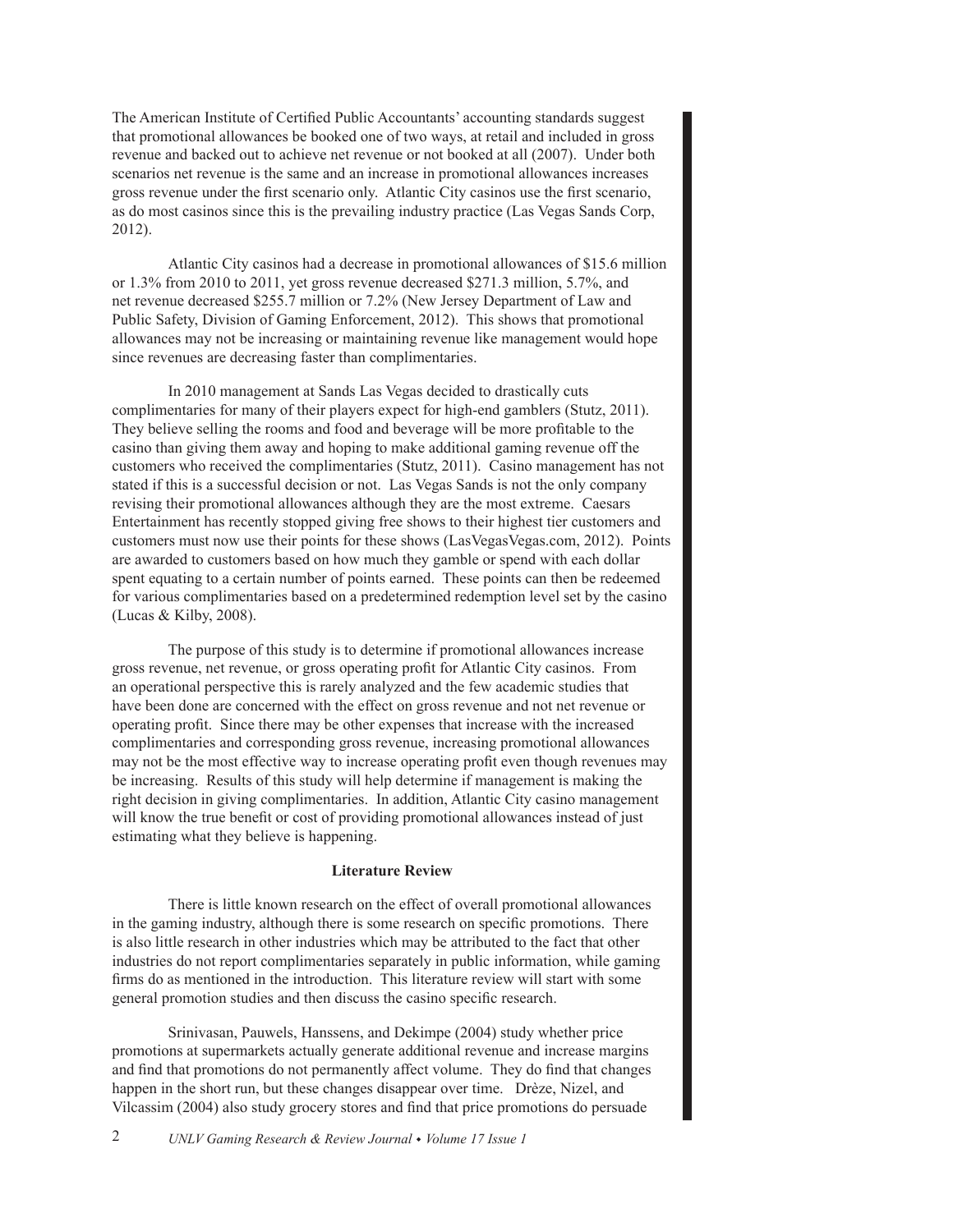customers to spend more, but this just causes customers to increase inventory levels and spend less later. The authors also find that there is a reallocation of spending across products, so they may spend more in one area due to the promotion but they are decreasing in other groups to compensate. Casino management typically evaluates marketing promotions on a short term basis, and these finding may support management's decision to implement discounts or complimentaries, but this may not be the correct decision in the long run.

To analyze whether promotions are a significant driver for a service industry Wakefield and Barnes (1996) survey fans of a triple A baseball team. They find that loyal customers receive greater satisfaction from the service provided than the actual promotion. Mimouni-Chaabane and Volle (2010) also find that nonmonetary benefits such as recognition are an important factor in a customer's perception of a company's loyalty program and these benefits are harder to replicate than monetary benefits. Since most revenue generated in casinos in Atlantic City is from gaming these may be significant for casino management. If casinos believe their customers are loyal, these studies may indicate that the casino atmosphere and the gaming is the draw and money could be better invested in the casino for upgrades and increased service instead of promotions. If management is concerned that their customer base is not loyal and will move to the casino with the best or most promotions at the time, they can adjust promotion offerings to attract more customers.

There are only four known studies on the relationship between revenue and promotional allowances in the gaming industry and there are no known empirical results on operating profit. Analyzing the Atlantic City market, Marfels (2010) uses Spearman's rank correlation coefficient to see if promotional allowances as a percentage of gross gaming revenues have a positive or negative correlation to casino size. He finds a positive correlation in the 1980's but a negative correlation since then. The negative correlation shows smaller casinos may have to give more complimentaries to attract customers. There may be further support of this in even more recent years. Borgata Hotel Casino & Spa is one of the largest properties in Atlantic City and for 2011 promotional allowances were 24.8% of gross revenue while a much smaller property like Resorts Casino Hotel gave 34.2% of gross revenue away as promotional allowances (New Jersey Department of Law and Public Safety, Division of Gaming Enforcement, 2012). The decrease in the percentage in larger casinos may be attributed to size, but may also be attributed to larger casinos being higher quality and attracting customers based on value not rewards.

There are two additional studies in which total revenue is an indicator for firm size. In one study of Atlantic City casinos in 2007, O'Donnel, Lee, and Roehl (2009) find that promotional allowances are negatively correlated to total revenue, although these results are not significant at the .05 level. These results conflict with Gu (2001) who finds a positive relationship between promotional allowances and total revenue, but these results are not significant either. Promotional allowances are not the main concern of either of these studies, instead the authors are analyzing economies of scale for all expense categories.

McGowan and Brown conduct the only known regression study of gaming companies and company wide promotional allowances (2009). The authors evaluate two models with promotional allowances as the independent variable in each for five casino companies individually. Gross revenue is the dependent variable in one model and gaming revenue is the dependent variable in the other. For all companies, both models show a highly significant correlation between promotional allowances and the dependent variables. This makes sense because for these casino firms promotional allowances are booked into gross revenue and backed out when calculating net revenue.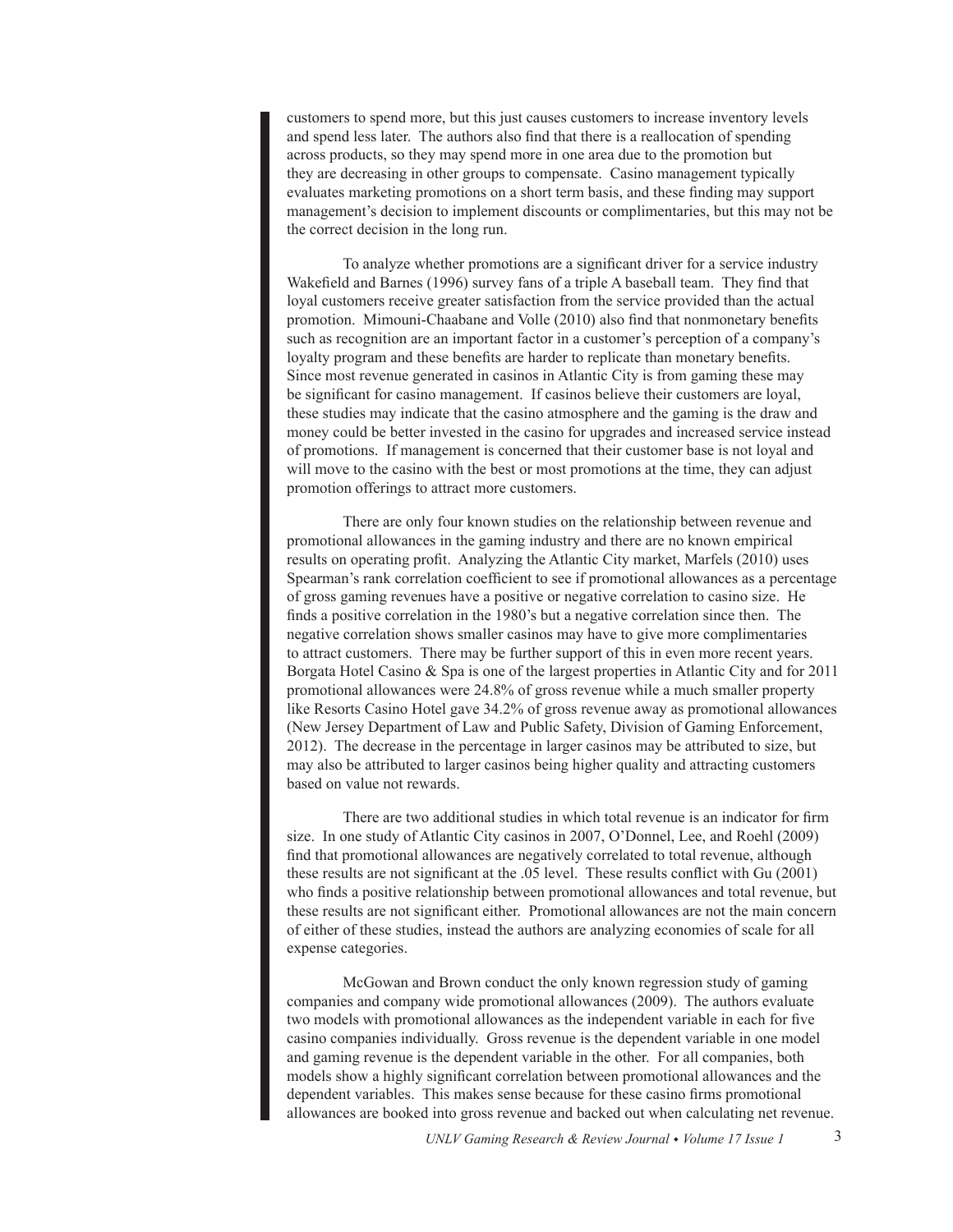As promotional allowances increase, gross revenue will increase at least dollar for dollar. The study also finds that promotional allowances explain a significant amount of the variance in gross revenue and gaming revenue. This study looks at the activity for the entire gaming company though not individual properties.

The majority of research on promotional allowances in the casino industry is on direct mail offerings, which are a component of total promotional allowances. The amount of the direct mail offering casinos include in total promotional allowances is the amount given away for free. These studies evaluate the amount of redeemed direct mail offers and whether these affect a player's slot machine play. Three of these studies evaluate slot volume for the day the direct mail offer is redeemed (Lucas & Brewer, 2001; Lucas & Bowen, 2002; Lucas & Santos, 2003). Results of these studies show a positively significant increase in slot volume on the day of redemption. The increase in slot volume ranges from \$26.36 to \$32.76 for the three studies. This increase is in slot play not revenue. Using each study's estimated slot win percentage for the period, the gross slot revenue increase ranges from \$1.05 to \$1.95 for each \$1 increase in redeemed direct mail offers. Since the \$1 in direct mail is included in gross revenue the increase is between \$0.05 and \$0.95 over and above the direct mail amount.

Lucas, Dunn, and Singh (2005) evaluate the effect of a direct mail offer on a player's slot coin-in for a trip not just on the day they redeem the offer. Slot coin-in is the amount of money wagered in a slot machine and is often used as an indicator of slot volume. Results of the study show that players who receive a \$50 or \$100 free slot play coupon do not significantly increase their slot coin-in for the trip in which they receive the promotion. Quite the opposite is true for players who receive the \$50 in free play. These players significantly decrease their slot coin-in for that visit. For the customers who receive the \$100 in free slot play, while the results do not produce a significant effect, the effect is also negative, like the \$50 free slot play customers. It should be noted that results of both offers are only evaluated on slot coin-in and not on the effect on gross slot revenue. The win percentage for both groups is slightly lower when a customer is not given the free slot play incentive. There is no way to know if this decrease is due to the free play incentive or just normal fluctuations in customer play. These results also indicate that the profit of the promotions is negative since there is a decrease in slot coinin.

## **Hypotheses**

Based on the short-term results previously discussed within the casino industry and other industries, there is support for a significant positive relationship between promotional allowances and revenue. Although some of the casino results are concerned with gaming volume and not revenue, Repetti (2011) proposes, by conducting a content analysis on all gaming related operational research, an increase in promotional allowances will significantly increase gross revenue. In addition, since promotional allowances are included in gross revenue, there should be a significant positive effect. If promotional allowances are driving business like intended, net revenue should also increase since the significant positive relationship between promotional allowances and gross revenue should be larger than the dollar for dollar increase. The following alternative hypotheses are proposed based on the previous research.

H1: An increase in total promotional allowances will increase gross revenue.

H2: An increase in total promotional allowances will increase net revenue.

While there has been some research on the effect of promotional allowances on revenue in casinos, there has been no empirical study on the effect on gross operating profit.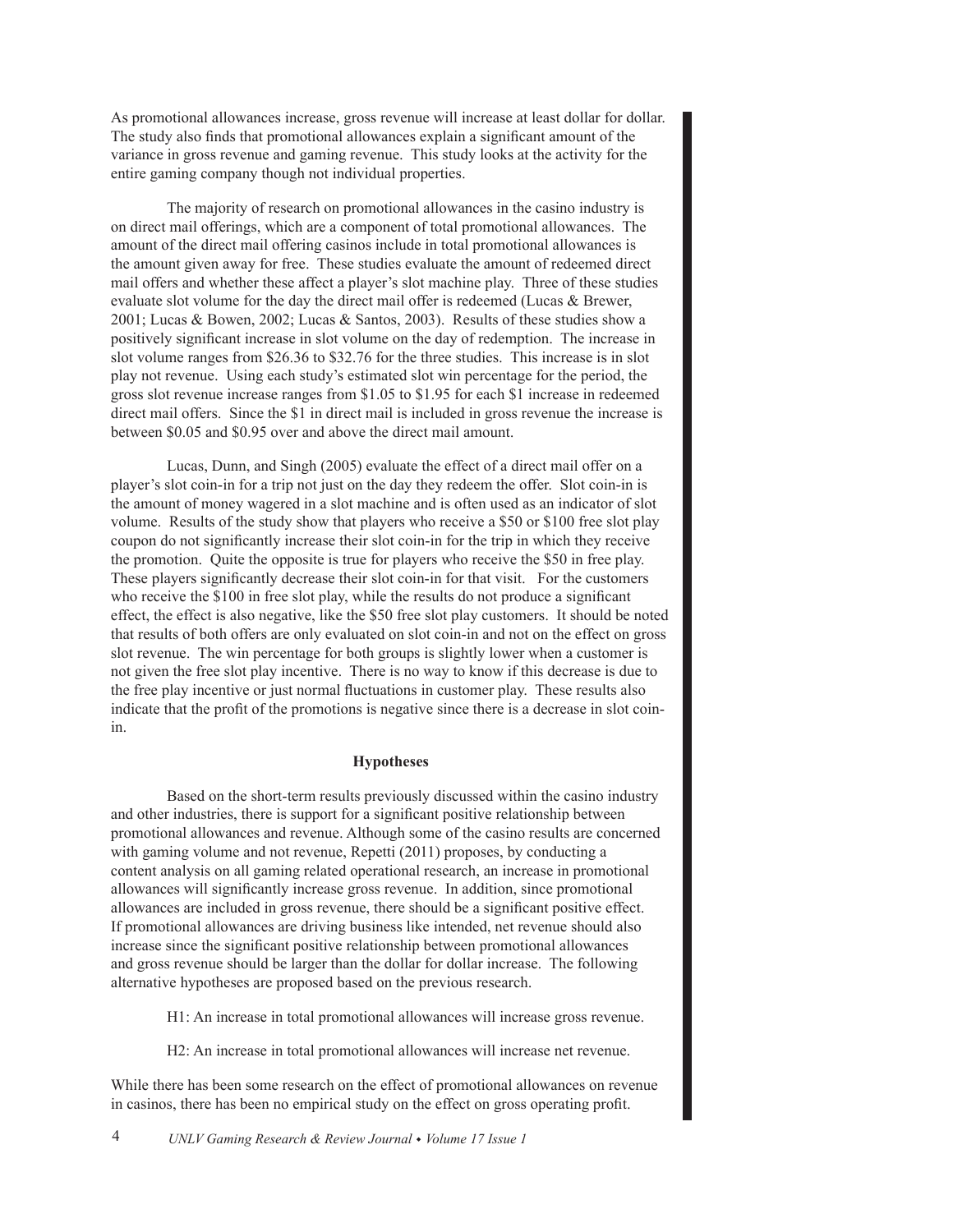Although in some of the direct mail studies previously discussed, the authors make assumptions about the effect on gross operating profit (Lucas & Brewer, 2001; Lucas, Dunn & Singh, 2005). Due to the conflicting conclusions of these studies and the fact that profit is not evaluated for significance, no direction for the alternative hypothesis is proposed.

> H3: An increase in total promotional allowances will significantly affect gross operating profit.

## **Data and Methodology**

Casino specific data is retrieved from the State of New Jersey's Division of Gaming Enforcement website, which for Atlantic City casinos is publicly available. Quarterly panel data is analyzed from first quarter 2002 to first quarter 2012. Quarterly data is used instead of monthly data because Atlantic City casinos do not report gross operating profit on a monthly basis and to be able to analyze hypothesis two, this is required and quarterly data is the smallest frequency reported. Quarterly data also evens out any changes in monthly revenue which may be due to hold percentage fluctuations due to the natural variations inherent in gaming and not volume changes. Data prior to 2002 is not analyzed because the state changed which transactions they classify as promotional allowances at the beginning of 2002. There are a total of 465 data points.

Three different models are analyzed using ordinary least squares regression. Each model has a different dependent variable that is considered within the operating managers' control. Dependent variables include gross revenue, net revenue, and gross operating profit. Testing different dependent variables allows the researcher and casino management to understand if the effect is different on revenue than it is on profit. Gross revenue consists of revenue from all operating departments including gaming, hotel, and food and beverage. Promotional allowances are included in gross revenue. Net revenue includes all sources of revenue, but excludes promotional allowances. Gross operating profit for Atlantic City casinos is all profits generated from operations but does not include items such as interest, depreciation, management fees, and income taxes. Gross operating profit in Atlantic City casinos is often called EBITDA or earnings before interest, taxes, depreciation, and amortization. Casino management is often held accountable to this number.

Promotional allowances is the independent variable of concern but a control variable for firm size is included to account for property differences that may alter the effects. Firm size is accounted for by casino square footage. Casino square footage is included as an indicator of firm size since gaming revenue in Atlantic City accounts for an average of 78% of total gross revenue over the study period. The high percentage of total revenue from gaming revenue may be an indication that the casino is the main driver of business in Atlantic City casinos. Casino square footage is only available on an annual basis, so the same square footage is used for each quarter within the year.

Dummy variables are included for each quarter to account for potential timing differences. A dummy variable is also included for the addition of gaming in Pennsylvania. The first casino opened on November 14, 2006 and additional casinos followed so the first quarter 2007 and beyond are coded as having legal gaming in Pennsylvania. Many gaming personnel believe the legalization of gaming in Pennsylvania has had a large negative impact on the Atlantic City market and this is seems to be supported by the fact that Pennsylvania surpassed Atlantic City in 2012 to become the second largest gaming market in the United States (Nguyen, 2013). Atlantic City casinos may have increased promotional allowances with these declining revenues to try and retain customers. Adding this as a dummy variable will help distinguish which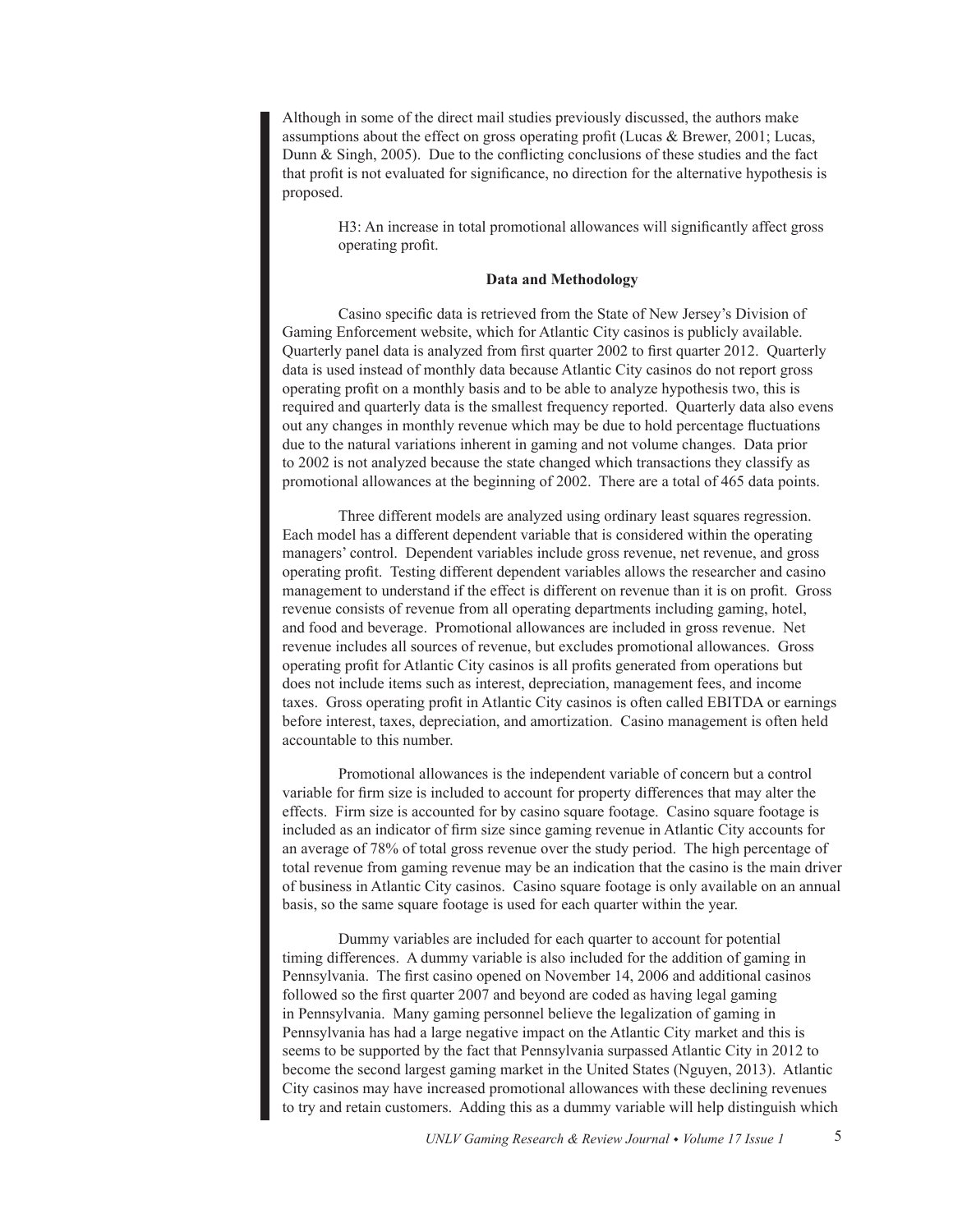revenue changes are due to modification in promotional allowances and which are due to the legalization of gaming in Pennsylvania.

The regression equation used in this study is:

$$
Yi = \beta_0 + \beta_1 (Promo) + \beta_2 (Size) + \beta_3 (Penn) + \beta_4 (2nd) + \beta_5 (3rd) + \beta_6 (4th) + \epsilon
$$

Where:

Y = Gross Revenue, Net Revenue, or Gross Operating Profit (in thousands)

Promo = Promotional Allowances (in thousands)

Size = Casino square footage

Penn = Dummy variable for the opening of casinos in Pennsylvania coded as "1" for 1st quarter 2007 and after

2nd = Dummy variable coded as "1" for 2nd quarter data

3rd = Dummy variable coded as "1" for 3rd quarter data

4th = Dummy variable coded as "1" for 4th quarter data

ε = Error term

Table 1 is the descriptive statistics for all non-dummy variables.

Table 1

*Descriptive Statistics*

|                         |     | Min       | Max     | Mean    | Std. Dev. |
|-------------------------|-----|-----------|---------|---------|-----------|
| Gross Revenue*          | 465 | 18,865    | 302,395 | 122,840 | 55,167    |
| Net Revenue*            | 465 | 14.382    | 239,921 | 94.434  | 44,606    |
| Gross Operating Profit* | 465 | $-10,895$ | 76,235  | 22,238  | 18,450    |
| Promotional Allowances* | 465 | 4.483     | 62.474  | 28,406  | 11,306    |
| Casino Square Foot      | 465 | 56.994    | 179.753 | 112.223 | 34,813    |

*Note.* \* in thousands of dollars

## **Results**

The results of all models are examined for any violations of the assumptions of linear regression. Scatterplots of the predicted values of each dependent variable and the standardized residuals provide no evidence of nonlinearity or homoscedasticity. Linearity is also tested by evaluating promotional allowances against each dependent variable and there is no evidence of nonlinearity. Histograms of the standardized residuals and normal probability plots are analyzed for each model and there is no indication of a departure from a normal distribution. Variance inflation factors (VIF) are run for each model and no variables within any model are above 2.49. Since the most common cutoff to indicate multicollinearity is a VIF greater than 10, there is no indication of multicollinearity for these models (Hair, Black, Babin, & Anderson, 2010; Norušis, 2005). Correlation between promotional allowances and each dependent variable ranges from .831 to .947.

In all models, the second quarter is not significantly different than the first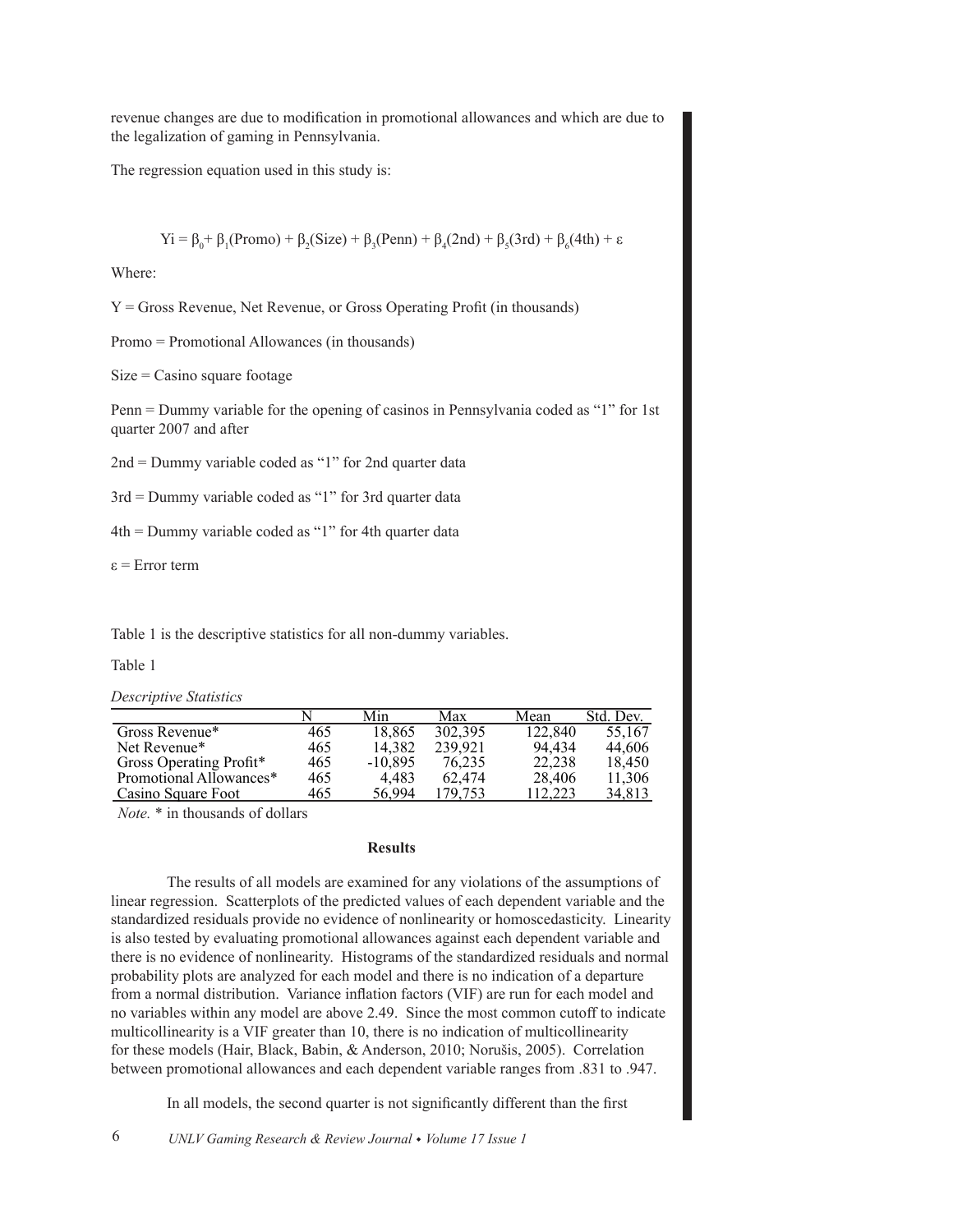quarter so this dummy variable is removed from all models before running final models. The third and fourth quarters are only significantly different than the first quarter for the gross operating profit model, so it is removed from the gross and net revenue models.

## **Gross Revenue Model**

The final model is significant,  $F(3, 461) = 1,745.52$ ,  $p < .0005$ , with 91.9% of the variance (adjusted  $R^2$ ) in gross revenue being accounted for by promotional allowances, casino square footage, and the Pennsylvania dummy variable. Table 2 summarizes the results of the linear regression analysis for the final model. Based on these results, hypothesis one is supported and for each \$1 increase in promotional allowances, gross revenue increases \$4.53. Also, larger casinos generate \$70 in gross revenue for every additional square footage of casino space. The legalization and opening on casinos in Pennsylvania greatly affected Atlantic City casinos with a decrease of \$16.9 million a quarter in gross revenue.

## Table 2

|                           | В            | Std. Error |           | Sig.     |
|---------------------------|--------------|------------|-----------|----------|
| (Constant)                | $-4,985.66$  | 2,479.65   | $-2.011$  | $.045*$  |
| Promotional<br>Allowances | 4.53         | .10        | 46495     | $.000**$ |
| Square Footage            | .07          | .03        | 2 040     | $.042*$  |
| Pennsylvania Dummy        | $-16,875.67$ | 1,509.25   | $-11.181$ | $.029*$  |

*Regression Coefficients for Gross Revenue Model*

 $* p < .05$ , two-tailed test;  $* p < .05$ , one-tailed test

#### **Net Revenue Model**

The final model is significant,  $F(3, 461) = 1,087.97$ ,  $p < .0005$ , with 87.5% of the variance (adjusted  $R^2$ ) in net revenue being accounted for by promotional allowances, casino square footage, and the Pennsylvania dummy variable. Table 3 summarizes the results of the linear regression analysis for the final model. Based on these results, hypothesis two is supported and for each \$1 increase in promotional allowances, net revenue increases \$3.53. Larger casinos generate \$70 in increased net revenue for every additional square footage of casino space. Atlantic City casinos had a decrease of \$16.9 million a quarter in net revenue once Pennsylvania casinos opened.

#### Table 3

*Regression Coefficients for Net Revenue Model*

|                                                                         | В            | Std. Error |           | Sig.     |
|-------------------------------------------------------------------------|--------------|------------|-----------|----------|
| (Constant)                                                              | $-4,985.66$  | 2,479.65   | $-2.011$  | $.045*$  |
| Promotional<br>Allowances                                               | 3.53         | .10        | 46.495    | $.000**$ |
| Square Footage                                                          | .07          | .03        | 2 040     | $.042*$  |
| Pennsylvania Dummy<br>$x \sim \Delta r$ is the set of $x \sim \Delta r$ | $-16,875.67$ | 1,509.25   | $-11.181$ | $.029*$  |

 $<$  0.05, two-tailed test;  $* p < 0.05$ , one-tailed test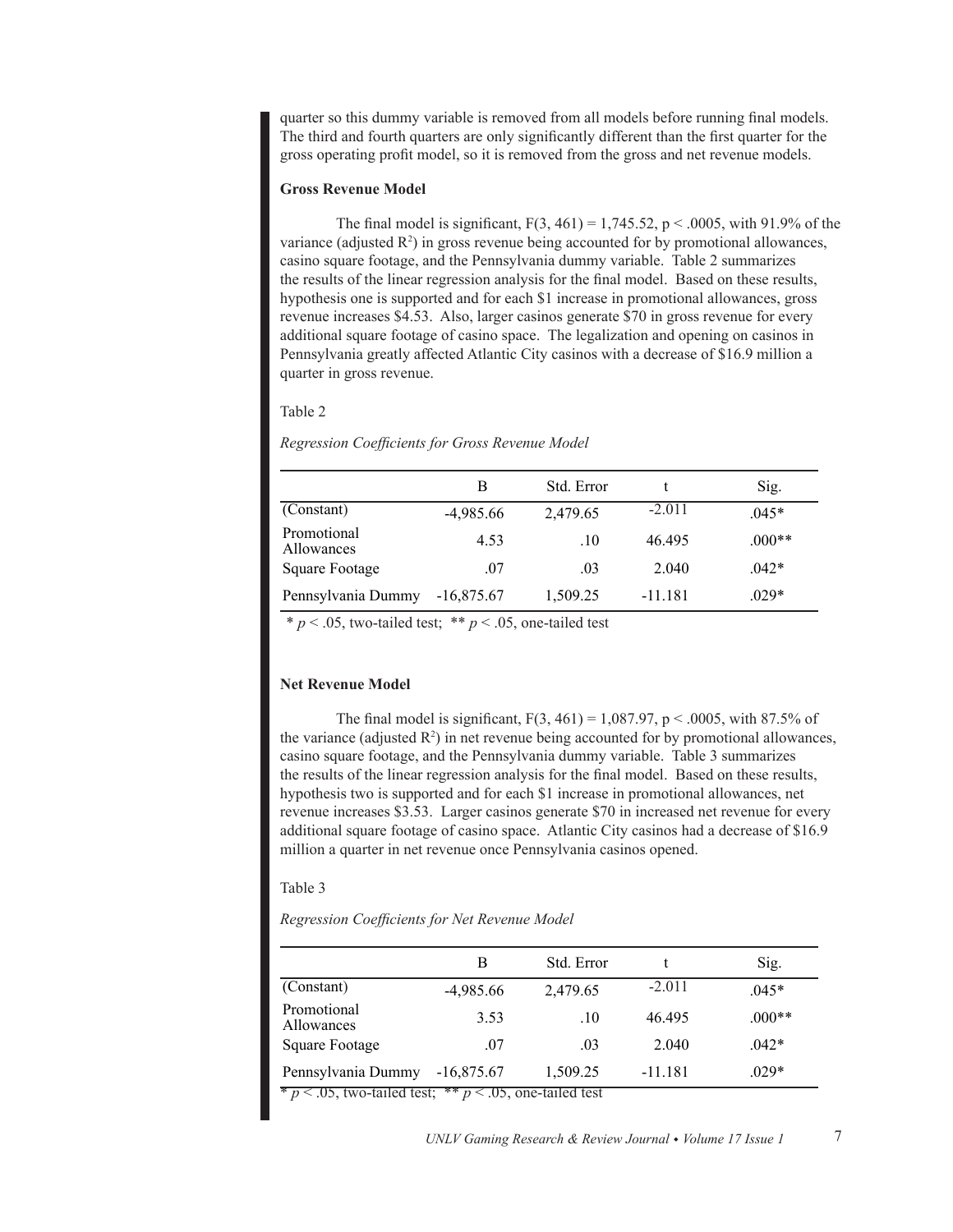#### **Gross Operating Profit Model**

The final gross operating profit model is significant,  $F(5, 459) = 387.85$ , p < .0005, with 80.7% of the variance (adjusted  $R^2$ ) being accounted for by promotional allowances, casino square footage, the Pennsylvania dummy variable, and the third and fourth quarter dummy variables. Table 4 summarizes the results of the linear regression analysis for the final model. Based on these results, hypothesis three is supported and for each \$1 increase in promotional allowances, gross operating profit increases \$1.29. Also, larger casinos generate \$40 more in gross operating profit per additional casino square footage. The addition of casinos in Pennsylvania decreases Atlantic City casinos' gross operating profit \$12.2 million per quarter. The third quarter has significantly higher gross operating profit of \$2.1 million as compared to the first quarter. The fourth quarter though has significantly lower profits than the first quarter. Casino gross operating profits are \$4.2 million lower in the fourth quarter.

#### Table 4

|                           | B            | Std. Error | t         | Sig.    |
|---------------------------|--------------|------------|-----------|---------|
| (Constant)                | $-11,941.19$ | 1,330.05   | $-8.978$  | $.000*$ |
| Promotional<br>Allowances | 1.29         | .05        | 24.620    | $.000*$ |
| Square Footage            | .04          | .02        | 2.153     | $.032*$ |
| Pennsylvania Dummy        | $-12.244.13$ | 778.44     | $-15.729$ | $.000*$ |
| Third Quarter             | 2,103.17     | 955.82     | 2.200     | $.028*$ |
| Fourth Quarter            | $-4,172.23$  | 926.23     | $-4.505$  | $.000*$ |

*Regression Coefficients for Gross Operating Profit Model*

 $* p < .05$ , two-tailed test;  $* p < .05$ , one-tailed test

#### **Discussion**

Results of this study support both alternative hypotheses. Gross revenue, net revenue, and gross operating profit all increase significantly with an increase in promotional allowances. For every \$1 increase in promotional allowances, gross revenues increase \$4.53 and net revenues increase \$3.53. Since all promotional allowances in Atlantic City casinos are booked into gross revenue and backed out to compute net revenue, this \$1 difference between the two is logical. The difference is exactly accounted for by the amount of the promotional allowances. This finding supports previous gaming studies conducted on gross revenue (Lucas & Brewer, 2001; Lucas & Bowen, 2002; Lucas & Santos, 2003; McGowan & Brown, 2009).

Most of the previous studies evaluate the increase in slot play only. This study allows an analysis of all revenue. As customers redeem promotional allowances they may be spending money in more areas than just the one in which they use the complimentary. When marketing wants to run a new promotion, they should do a cost/ benefit analysis. In this type of analysis, it is typical to include indirect revenue increases due to the promotion. Generally finance or marketing personnel estimate what this indirect revenue is based on existing spend. With these results casino management has a better estimate of the total increase in revenue. This is the only study known which evaluates the effect of promotional allowances on total direct and indirect revenue so management can make a decision that while the promotion may not be increasing gaming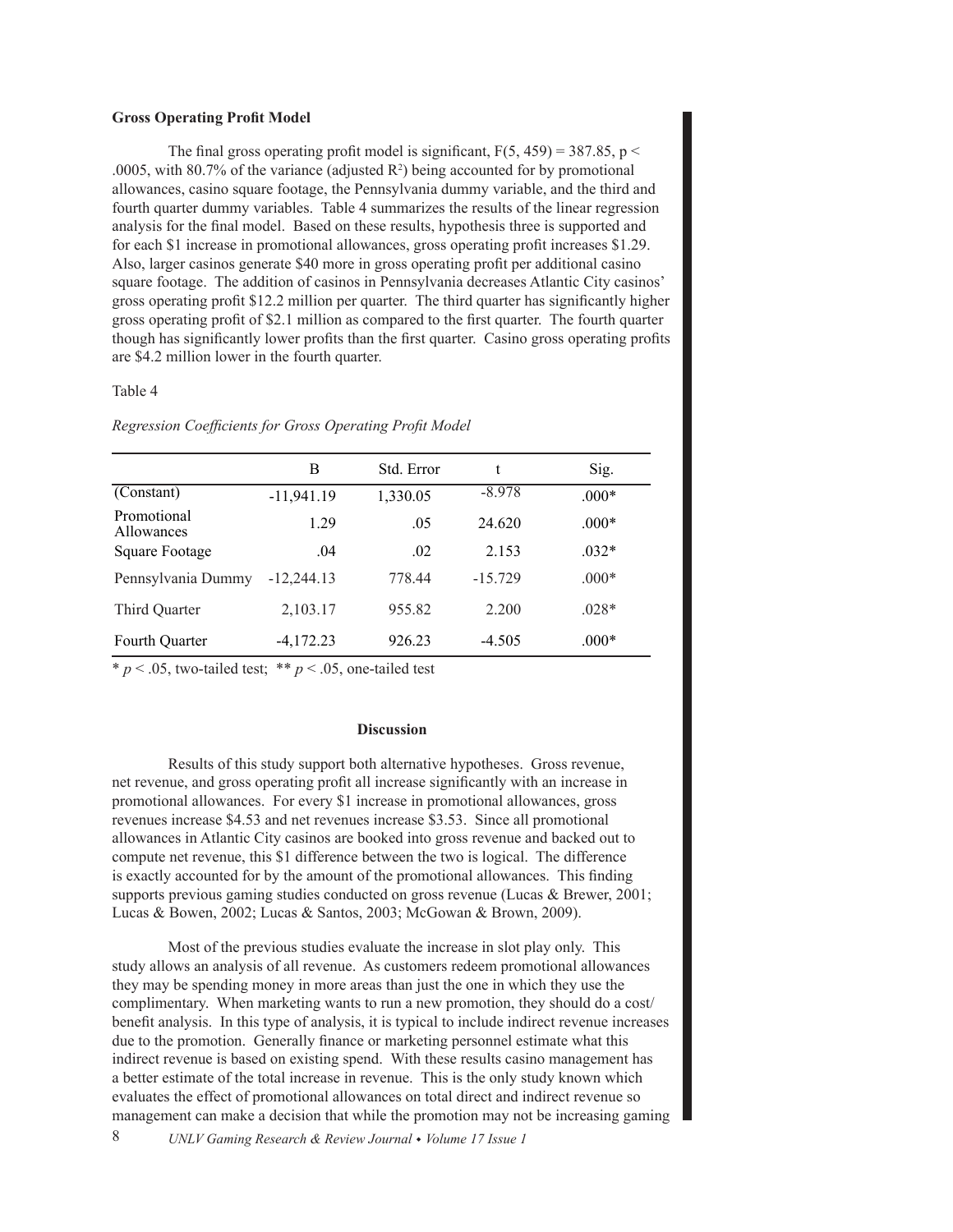revenue it may be increasing total revenue which is an indication that the promotion is successful.

This is the first known study which tests the relationship between promotional allowances and gross operating profit. Results show that a \$1 increase in promotional allowances leads to an increase in gross operating profits of \$1.29. If a casino is increasing its net revenue \$3.53 and increasing gross operating profit \$1.29, casino management is keeping 36.5% of the additional revenue they earn. During the period analyzed, Atlantic City casinos' gross operating profits were 23.5% of net revenue. If management is earning 36.5% of the revenue due to an increase in promotional allowances, they are retaining more of the additional revenue than their average. This is most likely attributed to the high level of fixed costs in the slot department. As slot revenue increases, more for each dollar is retained by the casino since they do not need to increase staff. Management should not just continue to increase promotional allowances based on these results though. The larger percentage of revenue being retained by the casinos will only continue until management needs to increase the level of staffing which will occur since the fixed personnel can only handle so much in additional revenue before more staff will need to be added.

Most of the previous studies on casino promotions only evaluate a particular promotion (Lucas & Brewer, 2001; Lucas & Bowen, 2002; Lucas & Santos, 2003; Lucas, Dunn, & Singh, 2005). In the gaming industry it is not uncommon to have promotions or amenities that are loss leaders in the hopes that customers will come in to take advantage of those and spend more in total. Loss leaders are products that are sold at or below cost or completely given away for free to promote customers to spend more time or money in other areas than they would without that additional product. While many companies Las Vegas Sands and Caesars Entertainment are reevaluating their individual promotional allowances and loss leader departments and trying to convert them to profit centers, having some loss leaders may still be beneficial to casinos (LasVegasVegas.com, 2012; Stutz, 2011). This study evaluates promotional allowances as a whole instead of individual promotions and finds that overall Atlantic City marketing plans for complimentaries have a significant positive effect on gross revenue, net revenue and gross operating profit. While there may be loss leaders promotions within the list of complimentaries, the overall marketing plan is successful. Casino management can now look at individual promotional allowances and evaluate the loss leaders by making one change at a time and testing the effect of that individual change.

Casino management often has heated discussions on whether marketing promotions are beneficial and if so to what extent they are increasing revenue and not just moving money from one event to another or from one day to another. These results give Atlantic City finance and marketing management an empirical answer to that question or a least a reasonable starting point for discussion.

## **Limitations and Recommendations for Further Research**

Like any research, this study has limitations. One limitation of this study is that quarterly data is analyzed. If daily or monthly information is used, different results may occur. Fluctuations may be noticed that are hidden in the quarterly data. If daily information is analyzed care should be taken in interpreting the results. Customers may be spending the same amount of money over a trip or a month but spending more on the day they used the complimentary and less on other days. Customers may also be spending less on the day they used the complimentary but more other days. Further research on monthly information will help adjust for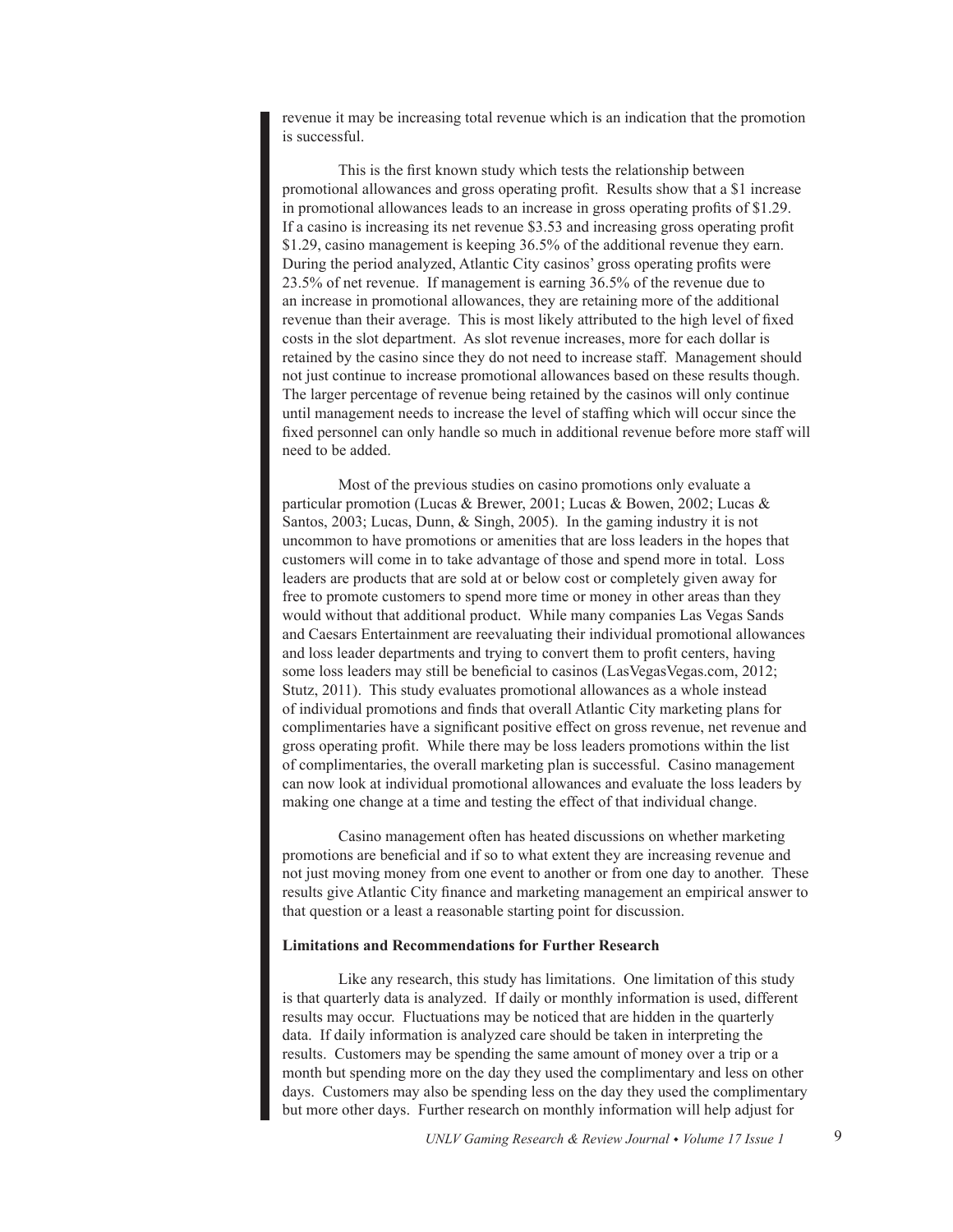this movement of revenue. Also if casinos give customers complimentaries based on all spend and track this information by customer, additional research could be done by customer by trip as long as all revenue the customer generates is captured and not just the gaming revenue.

Using quarterly data also has a limitation in that some promotions may return value over longer periods of time than just a quarter. Similar to using daily information, promotions that hope to bring a longer term increase in customer spend may not be able to be study without analyzing individual customers over longer periods that just the quarter.

Another limitation is that the dataset only includes Atlantic City casinos so it may not be generalizable to other jurisdictions and customer bases. The study could be replicated in other jurisdictions to further support the results in similar jurisdictions or to support or find differing results in jurisdictions such as Las Vegas which has a different customer base than Atlantic City.

This study could be further expanded to include additional variables to take into account the U.S. recession that occurred between 2007 and 2009. Management's reaction to the recession could have caused a change in promotional allowances that did not equate with the same change in revenue. A future study can also be conducted to analyze individual properties effectiveness with promotional allowances instead of the entire market as a whole.

Future research could also be conducted to understand the causal relationship between promotional allowances and the various dependent variables. Since regression does not explain causation just that a relationship exists, another method could be employed to understand if promotional allowances cause an increase in revenue and gross operating profit. Additional variables could be added and structural equation modeling could be run to potentially find a casual relationship.

### **References**

American Institute of Certified Public Accountants (Ed.). (2007). Accounting and Financial Reporting. *AICPA Audit and Accounting Guide: Casinos* (pp. 9-14). New York, NY. American Institute of Certified Public Accountants, Inc.

Dostal, E. (2012, March 23). Hard Rock Hotel & Casino launches revamped rewards program. *Direct Marketing News.* Retrieved from http://www.dmnews.com/hard-rockhotel-casino-launches-revamped-rewards-program/article/233468/

Drèze, X., Nisol, P., & Vilcassim, N. J. (2004). Do promotions increase store expenditures? A descriptive study of household shopping behavior. *Quantitative Marketing and Economics, 2*, 59-92.

Gu, Z. (2001). Economies of scale in the gaming industry: An analysis of casino operations on the Las Vegas Strip and in Atlantic City. *The Journal of Hospitality Financial Management, 9*(1), 1-15.

Hair, J. F., Black, W. C., Babin, B.J., Anderson, R. E., & Tatham, R. L. (2010). *Multivariate data analysis* (7th ed.). Upper Saddle River, NJ: Prentice Hall.

LasVegasVegas.com (2012, March 30). Caesars Entertainment cuts back free show benefit for diamond/seven star. [Web log comment]. Message posted to http://www.

10 *UNLV Gaming Research & Review Journal • Volume 17 Issue 1*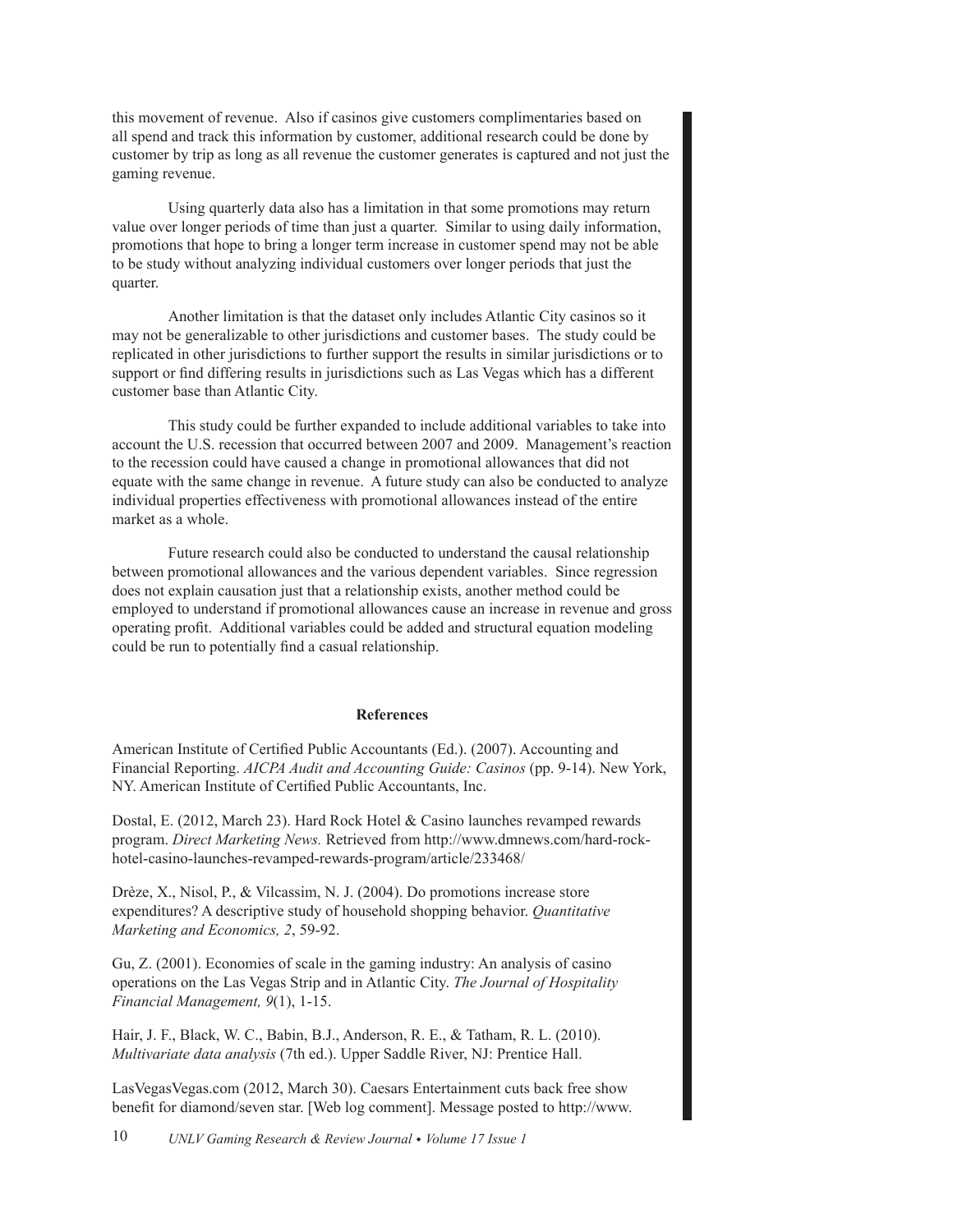lasvegasvegas.com/content/caesars-entertainment-cuts-back-free-show-benefitdiamondseven-stars-1333135053

Las Vegas Sands Corp. (2012). Form 10-K: Annual Report 2011. Retrieved from http://files.shareholder.com/downloads/ABEA-242MDE/2342896530x0 xS950123-12-4305/1300514/filing.pdf

Lucas, A. F., & Bowen, J. T. (2002). Measuring the effectiveness of casino promotions. *International Journal of Hospitality Management, 21*, 189-202.

Lucas, A. F., & Brewer, K. P. (2001). Managing the slot operations of a hotel casino in the Las Vegas locals' market. *Journal of Hospitality & Tourism Research, 25,* 289-301.

Lucas, A. F., Dunn, W. T., & Singh, A. K. (2005). Estimating the short-term effect of free-play offers in a Las Vegas hotel casino. *Journal of Travel & Tourism Marketing, 18*(2), 53-68.

Lucas, A. F., & Kilby, J. (2008). *Principles of Casino Marketing*. Norman, OK: Okie International, Inc.

Lucas, A. F., & Santos, J. (2003). Measuring the effect of casino-operated restaurant volume on slot machine business volume: An exploratory study. *Journal of Hospitality & Tourism Research, 27*, 101-117.

Marfels, C. (2010). Complimentaries as an instrument of product promotion in U.S. Casinos. *Gaming Law Review and Economics, 14,* 161-164.

McGowan, R. & Brown, T. (2009). Revenue generation at casino resorts: The use of "comp"-based promotions. *Gaming Law Review and Economics, 13*(5), 363- 385.

Mimouni-Chaabane, A., & Volle, P. (2010). Perceived benefits of loyalty programs: Scale development and implications for relational strategies. *Journal of Business Research, 63*, 32-37.

New Jersey Department of Law and Public Safety, Division of Gaming Enforcement. (2012, April). *DGE Announces 2011 Results*. Retrieved from http:// www.nj.gov/oag/ge/docs/Financials/QuarterlyFinRpt2011/4thqtr2011summary.pdf

New Jersey Department of Law and Public Safety, Division of Gaming Enforcement. (2011, December). *Monthly Schedule of Promotional Expenses and Allowances*. Retrieved from http://www.nj.gov/oag/ge/promoexpallowance.html

Nguyen, H. (2013, January 13). *Pennsylvania tops Atlantic City in casino revenue for 2012*. Press of Atlantic City. Retrieved from http://www.pressofatlanticcity. com/news/breaking/pennsylvania-tops-atlantic-city-in-casino-revenue-for/ article\_6a92f388-610f-11e2-b3b1-001a4bcf887a.html

Norušis, M. J. (2005). *SPSS 14.0 statistic procedure companion*. Upper Saddle River, NJ: Prentice Hall.

O'Donnel, J., Lee, S. & Roehl, W. S. (2009). *Economies of scale and the Atlantic City casino industry*. Paper presented at the 2009 International Council on Hotel, Restaurant, and Institutional Education (ICHRIE) Conference, San Francisco, CA. Abstract retrieved from http://scholarworks.umass.edu/cgi/viewcontent.cgi?article